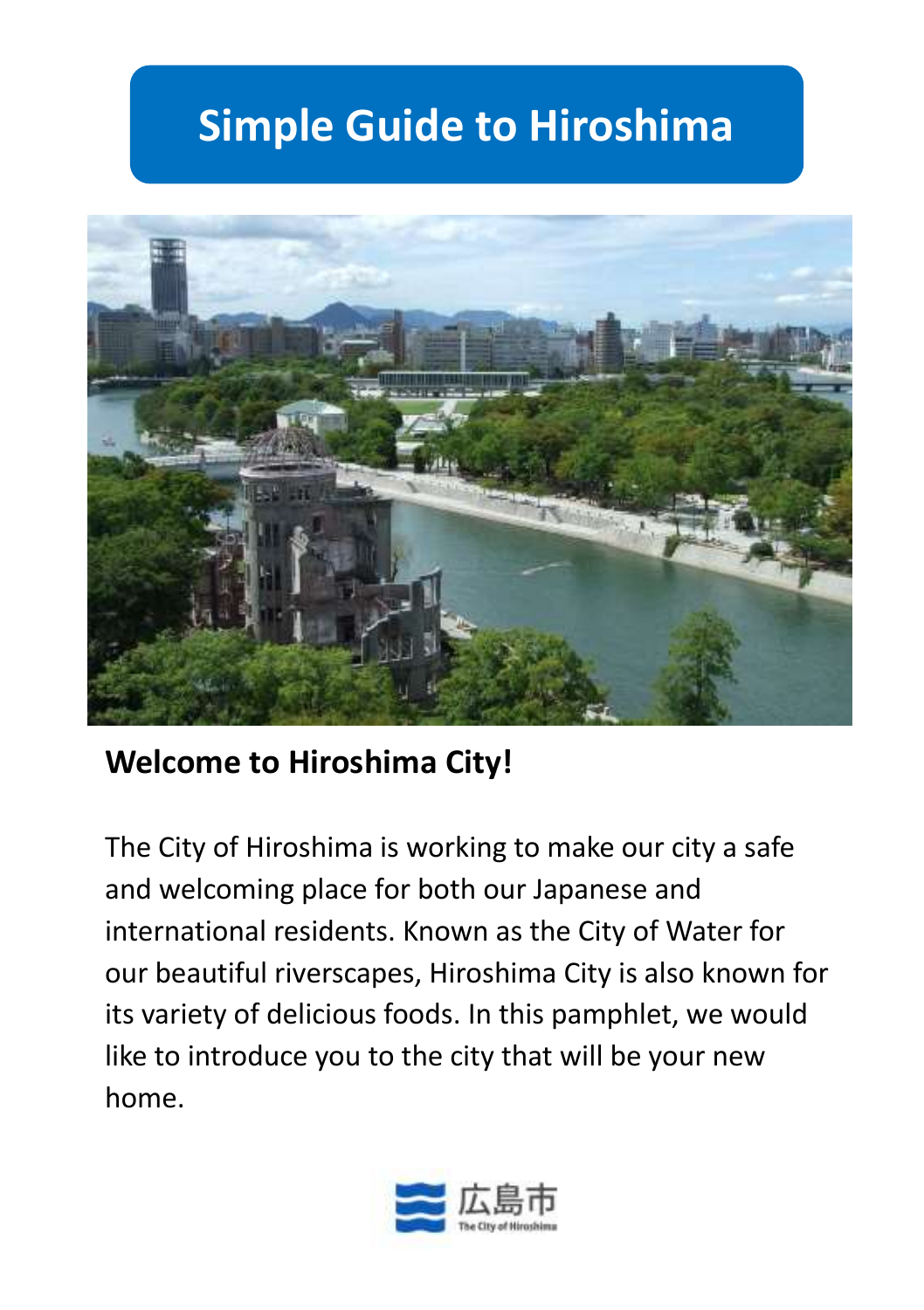

Hiroshima Prefecture is in the western part of Japan

Hiroshima City is in the western part of Hiroshima Prefecture

P. Marco

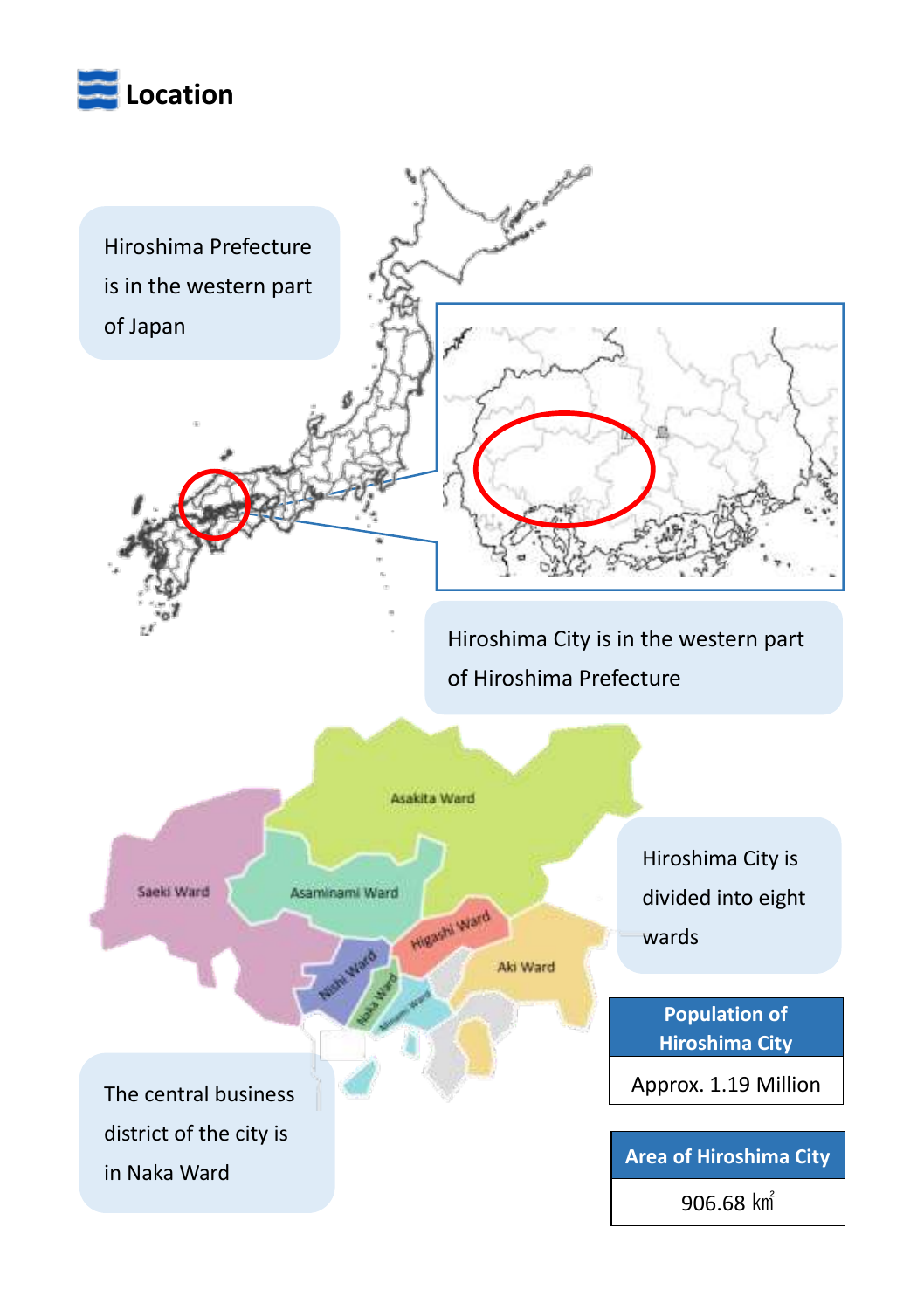

February is the coldest month; temperatures sometimes fall below 0°C and it also may snow. August is the hottest month; it is very humid, and temperatures sometimes reach higher than 35°C. Spring and autumn are quite comfortable and mild.



Cherry blossoms at Hiroshima Castle in the spring

# **A City of Peace**

On August 6, 1945, Hiroshima became the first city to experience an atomic bomb in warfare. The city was almost completely destroyed, and countless precious lives were lost. Those who managed to survive worked to rebuild the city, overcoming great struggles and sorrows, and with support from at home and abroad, the city was able to achieve a remarkable recovery. Every year, the Peace Memorial Ceremony is held by the City of Hiroshima on August 6. The Peace Declaration is delivered there each year in the hopes of nuclear abolition and the realization of lasting world peace.



Residents ceremonially presenting water to the Cenotaph for the A-Bomb Victims at the Peace Memorial Ceremony.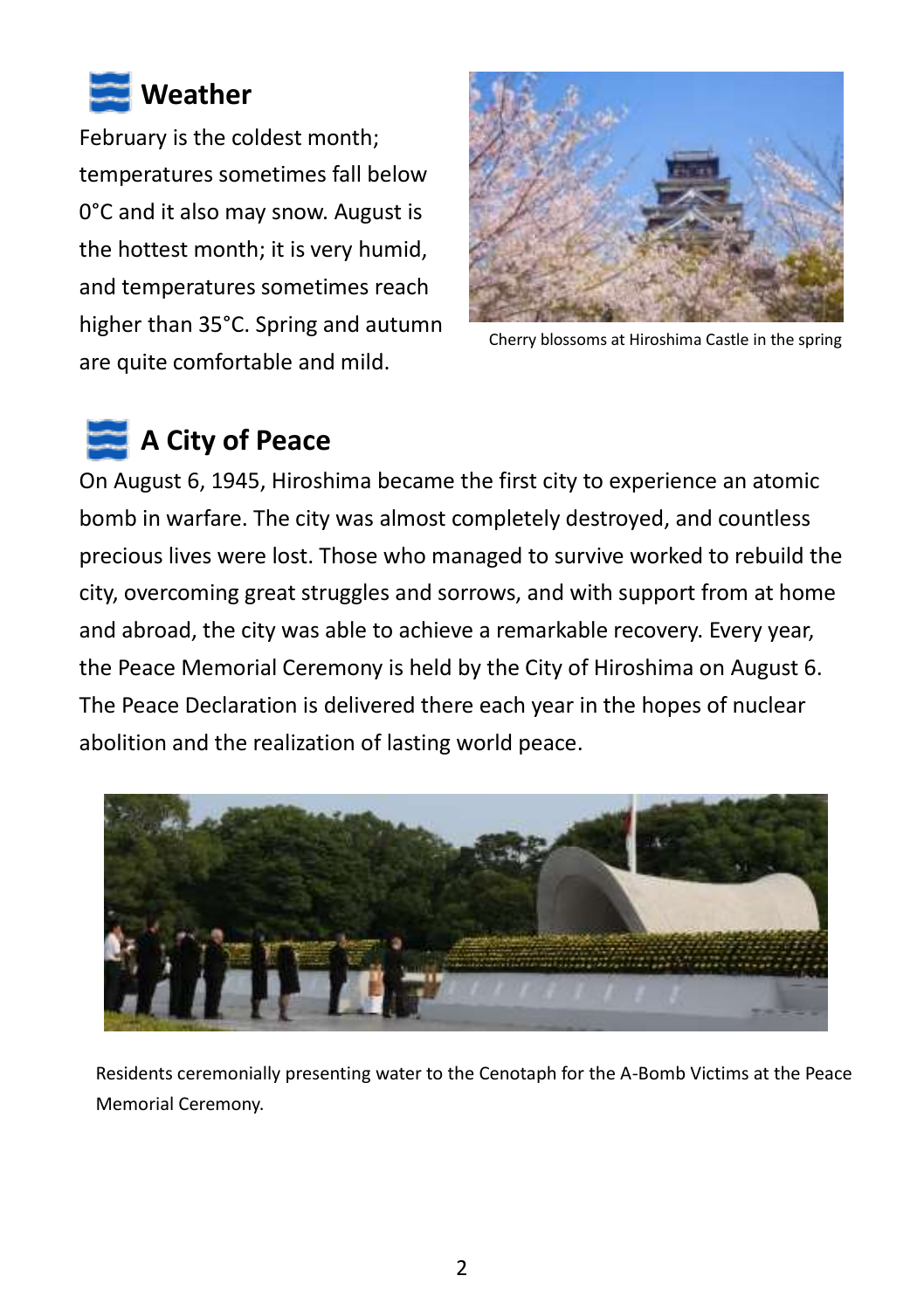

### **Tourist Attractions**



#### **Hiroshima Castle**

- Castle with 400 years of history: reconstructed after the atomic bombing
- Displays of ancient armor, art, and more
- Learn about the history of Hiroshima
- Nearest to the Kamiya-cho Nishi or Kamiya-cho Higashi streetcar stops
- About a five minute walk from Shukkeien Garden



**Peace Memorial Park**

- **Park built near the hypocenter**
- Designated as a national place of scenic beauty
- The Atomic Bomb Dome is a UNESCO World Heritage Site
- Learn about the damage caused by the atomic bombing in the Peace Memorial Museum
- Nearest to the Fukuro-machi or Hon-dori streetcar stops



#### **Shukkeien Garden**

- Traditional Japanese garden
- Designated as a national place of scenic beauty
- Full of colorful flowers in bloom in every season
- About 10 minutes by foot from Hiroshima Station

For more information, see Explore Hiroshima! <https://www.hiroshima-navi.or.jp/en/>

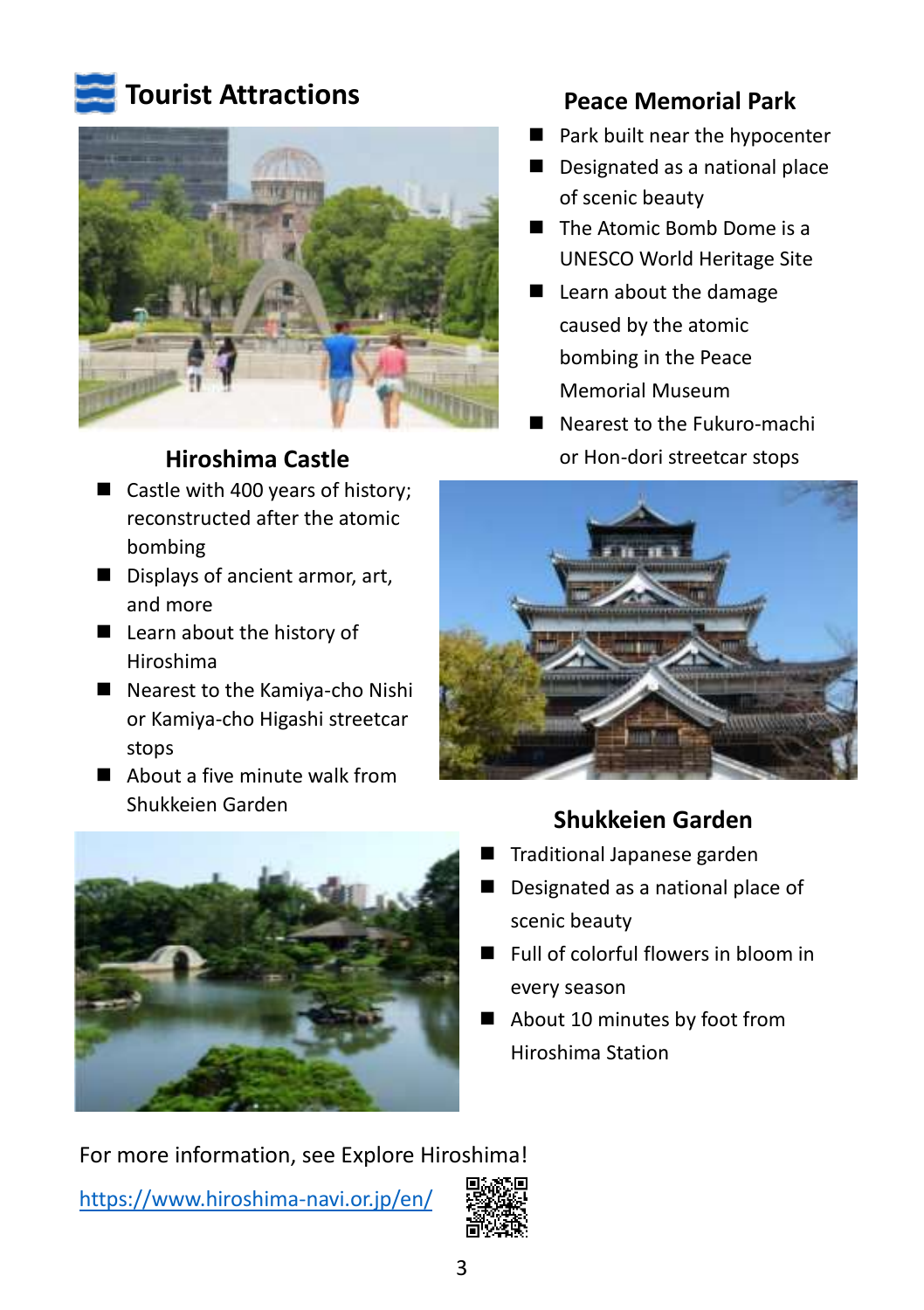## **Streetcars and Buses**

Hiroshima City has a great public transportation system of streetcars and buses.

**Riding Streetcars/Buses**

1) Before riding the streetcar/bus, be sure to check the line number and final destination.

**Line numbers and final destinations are displayed on the front of buses and streetcars.**



2) Get on the streetcar/bus from the back doors.



- 3) When you want to get off, press the nearest stop button. Some streetcars do not have these buttons; stand near the exit when you'd like to get off.
- 4) Pay your fare when you get off. For more information about our public transport IC card Paspy, please see the following: http://www.paspy.jp/en/ You can also use Paspy to ride the Astramline.



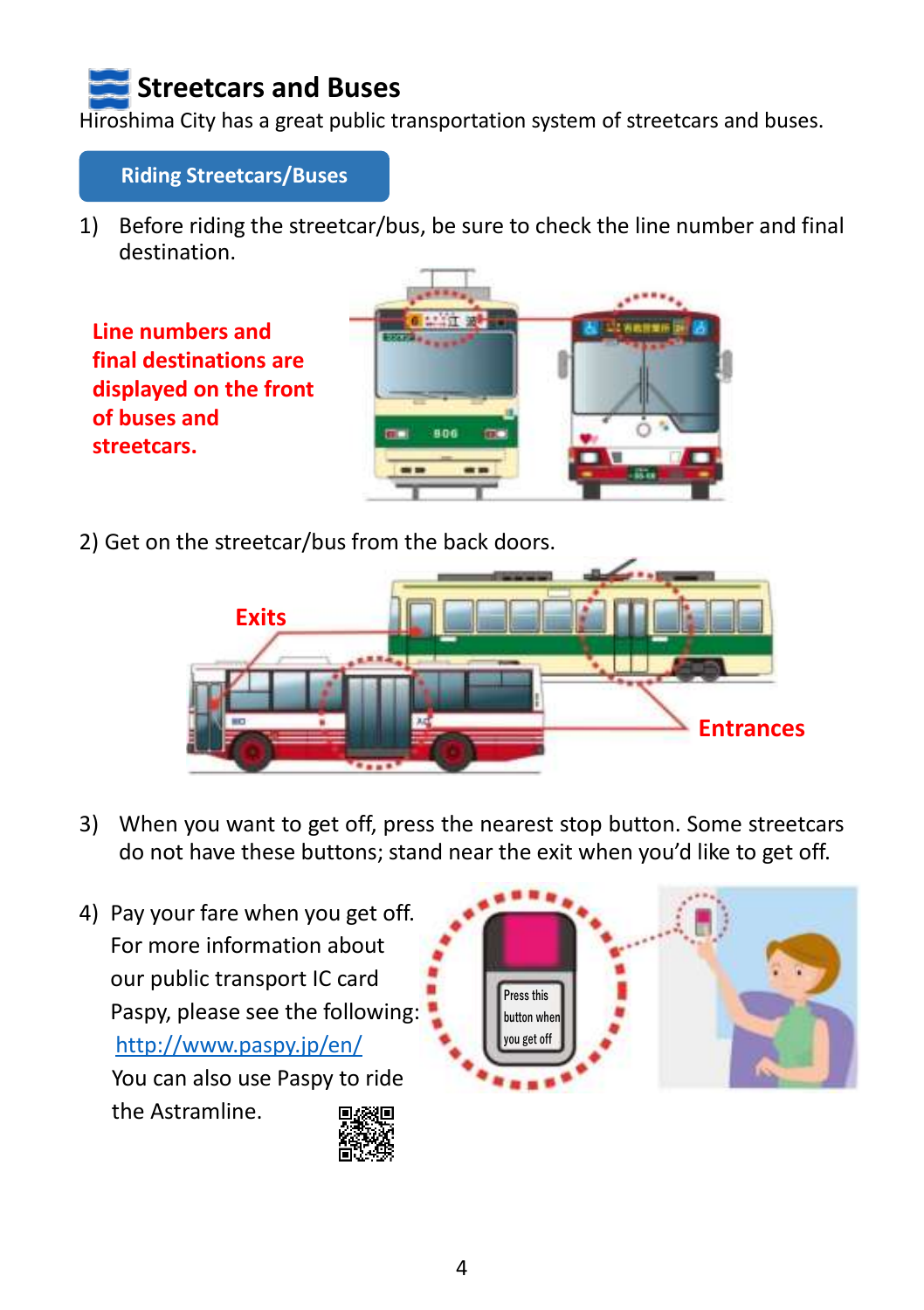## **Information for Everyday Life**

■ The official [Hiroshima City](https://www.city.hiroshima.lg.jp/site/english/) website and Life in Hiroshima: A Guide for International Residents is full of valuable information to make your life in Hiroshima City easier!

For example, you can find information on garbage separation and collectio[n here.](https://www.city.hiroshima.lg.jp/site/kateigomi/203605.html#p11)

The Life in Hiroshima: A Guide for International Residents is available online at the following:

[www.city.hiroshima.lg.jp/site/english/190457.html](https://www.city.hiroshima.lg.jp/site/english/190457.html) Copies are also available at the Citizens Affairs Division of your local ward office.

Studying Japanese

You can study Japanese at Japanese language schools or local Japanese language classrooms in the community run by volunteers. See the Hiroshima Peace Culture Foundation website for details

[\(https://h-ircd.jp/en/guide/nihongo-en.html\)](https://h-ircd.jp/en/guide/nihongo-en.html).

You can also consult with the Hiroshima City Japanese Language Information Desk. **Tel:** 082-242-8879 **Email:** jsldesk@pcf.city.hiroshima.jp **Facebook:** [m.facebook.com/hiroshima.nihongo/](https://m.facebook.com/hiroshima.nihongo/)







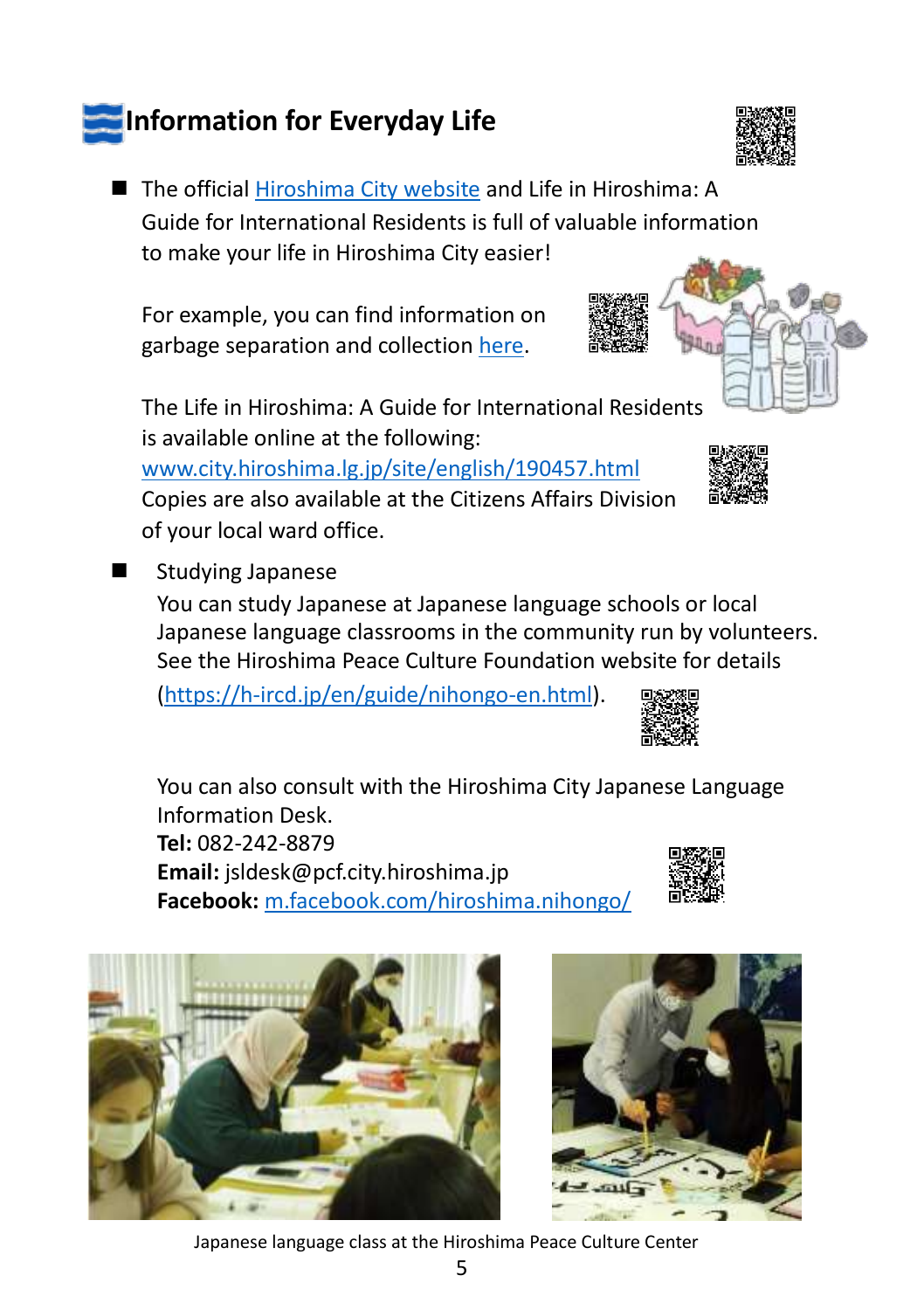## **What To Do When You Get Sick or Injured**

If you get sick or injured, take your insurance card and some money and go to a hospital or clinic.

You can search for hospitals and clinics that provide foreign language services via the Emergency Medical Care Net Hiroshima website.

[\(www.qq.pref.hiroshima.jp\)](http://www.qq.pref.hiroshima.jp/)



Call 119 in the event of a fire, sudden illness, or injury; an ambulance or fire engine will be dispatched.

Call 110 if there has been a traffic accident or to report a crime; you will be connected to a police station.

# **Disaster Preparedness**

Information about natural disasters is provided in a variety of languages on the Hiroshima City Disaster Prevention Portal [\(www.bousai.city.hiroshima.lg.jp/\)](http://www.bousai.city.hiroshima.lg.jp/). (Available in English, Chinese (simplified), Korean, Portuguese, Spanish, Filipino, and Japanese)

Make sure you know where your closest evacuation sites are before a natural disaster happens. When a disaster does happen, check evacuation information (the likelihood of further disasters, when to evacuate, etc) via TV, radio, the internet, and other sources.